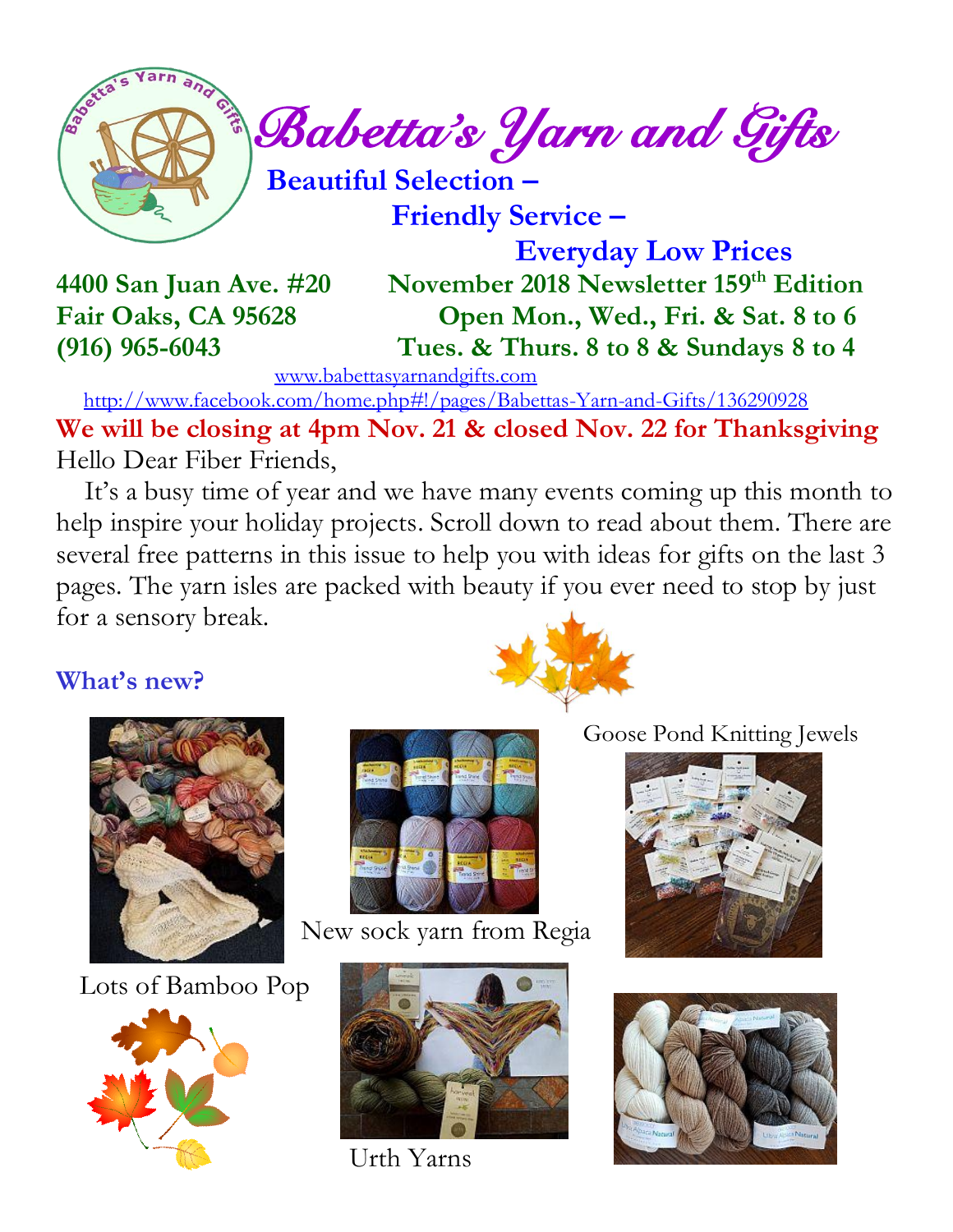#### Ultra Alpaca Natural

#### A new shipment of Flexi Flips



**Other new arrivals…**

Juniper Moon Moonshine Chunky & Katia Kaleidescope Universal Alaska, Universe & Stanza Sock Queensland Collection Katmandu DK & Perth Sock Fibre Company Scout Cascade Luminosa Concept Cotton Merino **Upcoming Events**





Teekri Hand Made

gifts this Holiday

Season.

Jewelry from our friends at Knitter's Pride. These unique beautiful pieces would make wonderful

 All Rowan Yarns will be 10% off 11/17 only. Bring a non-perishable food donation and be entered to win a \$25 Babetta's gift certificate. We'll be serving coffee, tea, and Red Velvet cake made with the recipe from the folks at Rowan. Purchase a Rowan product and get the recipe.

# **Full Card Friday November 23**

Redeem a filled Babetta's card and get an extra \$5 off a purchase of regularly priced items totaling \$40 or more**.**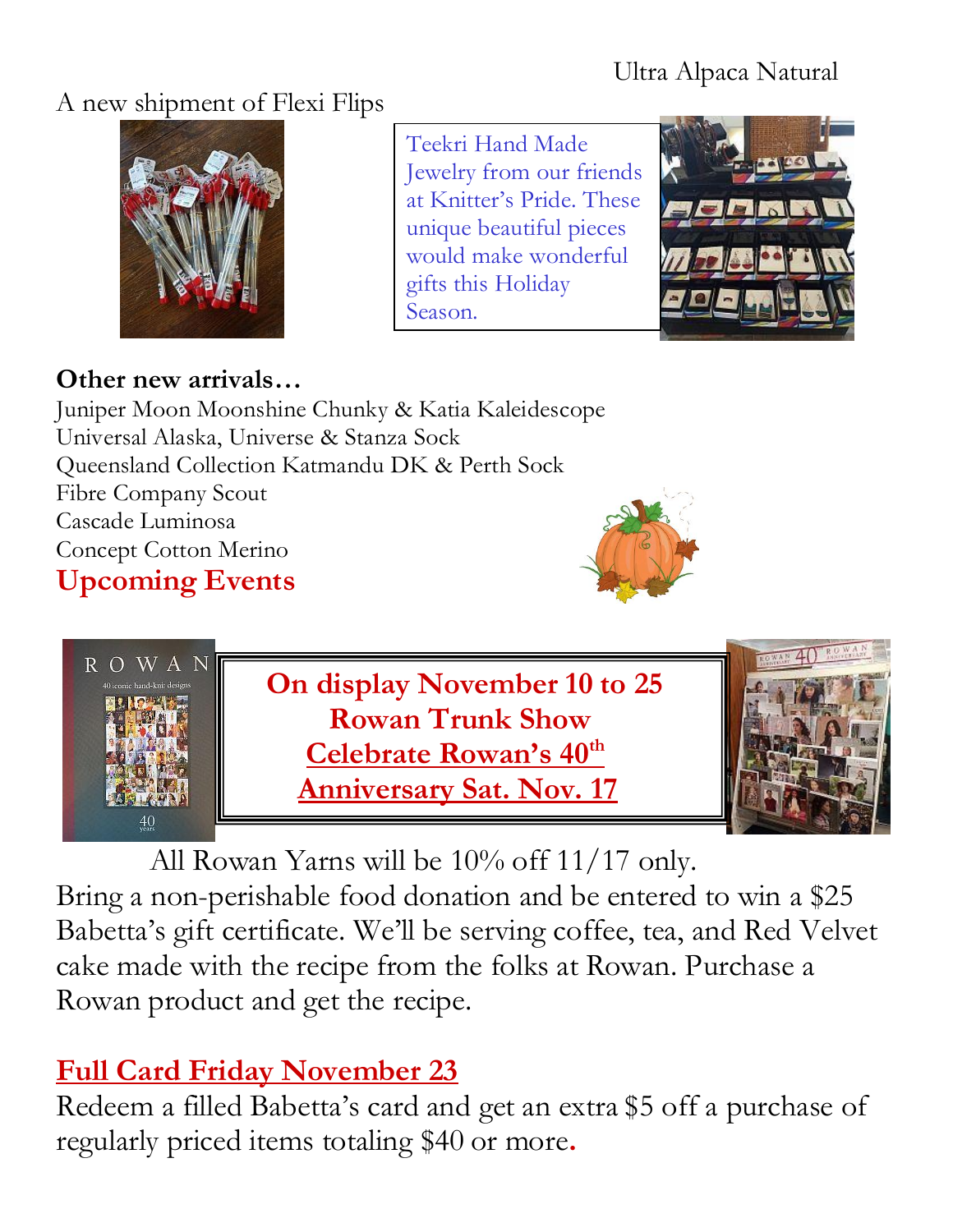## **Saturday November 24 Small Business Saturday**

With every purchase of \$20 or more you'll receive a free gift. Bring a non-perishable food donation and be entered to win a \$25 Babetta's gift certificate and a coupon for 10% off a purchase of regularly priced items valid through the end of 2018.

### **Classes for December 2018 at Babetta's**

 *In our project classes you can learn to knit anything from scarves to socks to felted purses to lace shawls to hats to sweaters. Pick your project and join in the fun. Our knitters inspire each other to try new things by sharing ideas and showing off their latest creation. Sign up for one of our classes and you will receive a coupon for 10% off.*

 **Pre-registration is required as class sizes are limited. Please choose your dates carefully. Because of scheduling conflicts and complications, make-up classes will only be allowed under special circumstances and individual consideration.**

*Our project class knitting teachers Maya & Gustine have been teaching at Babetta's for 14 years and can help you make your fiber dreams come true in a fun and patient atmosphere.*

**Tuesdays 12/4, 12/11 & 12/18**

Knitting Project 10am – 11:30am fee \$50 Knitting Project 6pm – 7:30pm fee \$50 **Wednesdays 12/5, 12/12 & 12/19** Knitting Project 1pm – 2:30pm fee \$50 Knitting Project 3:30pm- 5pm fee \$50 **Thursday 12/6, 12/13 & 12/20** Knitting Project 10am – 11:30am \$50 Knitting Project 6pm  $- 7:30$ pm fee \$50 **Saturdays 12/8, 12/15 & 12/22** Knitting Project 4pm – 5:30pm fee \$50. 

#### **Private Lessons**

Knitting or Crochet \$20 an hour Group Knitting or Crochet Private lessons \$15 an hour per person. Spinning or weaving \$25 an hour Group rates are \$20 an hour per person. 50% deposit required when scheduling. Cancellations with less than 24 hour notice will forfeit deposit with exceptions for emergencies. Other cancellations can be transferred to rescheduled lessons or store credit.

#### **Charity Knitting Group**

 How would you like to do some charity knitting/crocheting with a lovely group of people? **"The Purls of Fair Oaks"** meets the second Thursday every month from 10am to noon here at **Babetta's.** This wonderful group of knitters makes newborn hats for local hospitals. If you'd like to come join the group there's always room for more. This month's date is Dec. 13.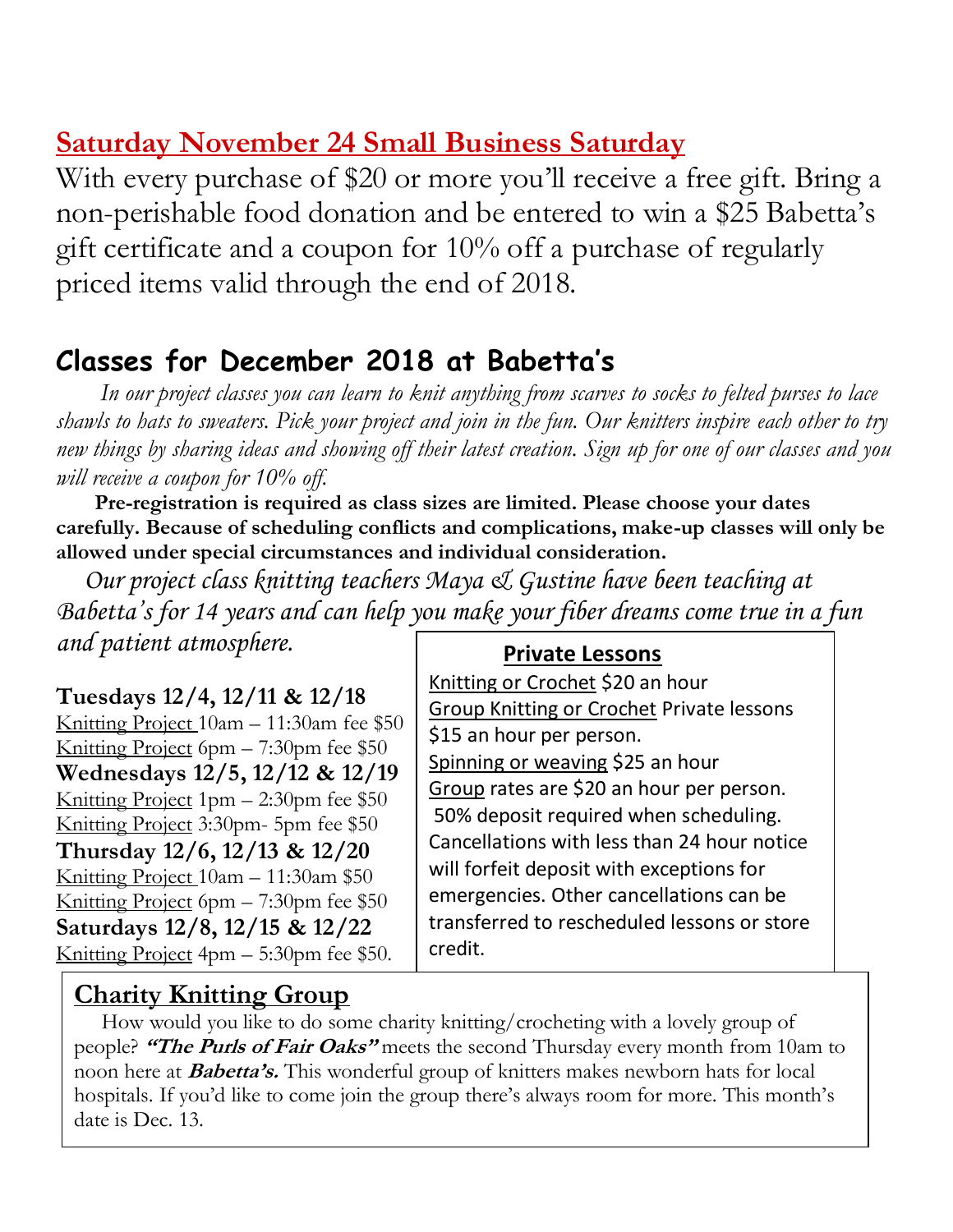Alice's Embrace has really grown since its inception. Read about this wonderful organization and how you can join in making gifts for those suffering with Alzheimer's. <http://www.alicesembrace.com/>You can drop off your donations at Babetta's. We now have an Alice's Embrace Binder so you can pick out a pattern for your donation and we'll make a copy for you. Enjoy pictures of folks receiving your donations on the facebook page. <https://www.facebook.com/AlicesEmbrace/>

# **Some quick gift ideas Free Patterns**

# **Encore Mega PomPom Hat**

Materials: 1 ball Encore Mega, Size 15 16"



circular needles and dpns, 1 stitch marker, 1 Online PomPom Polly

CO 40 stitches on circular, place marker, join in the round being careful not to twist

Work( k2,p2) ribbing for 10" or until you have about 2 yards of yarn left.

Next round: (k2tog, p2) around

Next round: (k1,p2) around

Next round (k1,p2tog) around

Next round: (k1,p1) around

Next round: k2tog around, draw tail through remaining stitches and weave in ends.

Sew the PomPom Polly snap to hat and snap PomPom onto hat, It can be removed for washing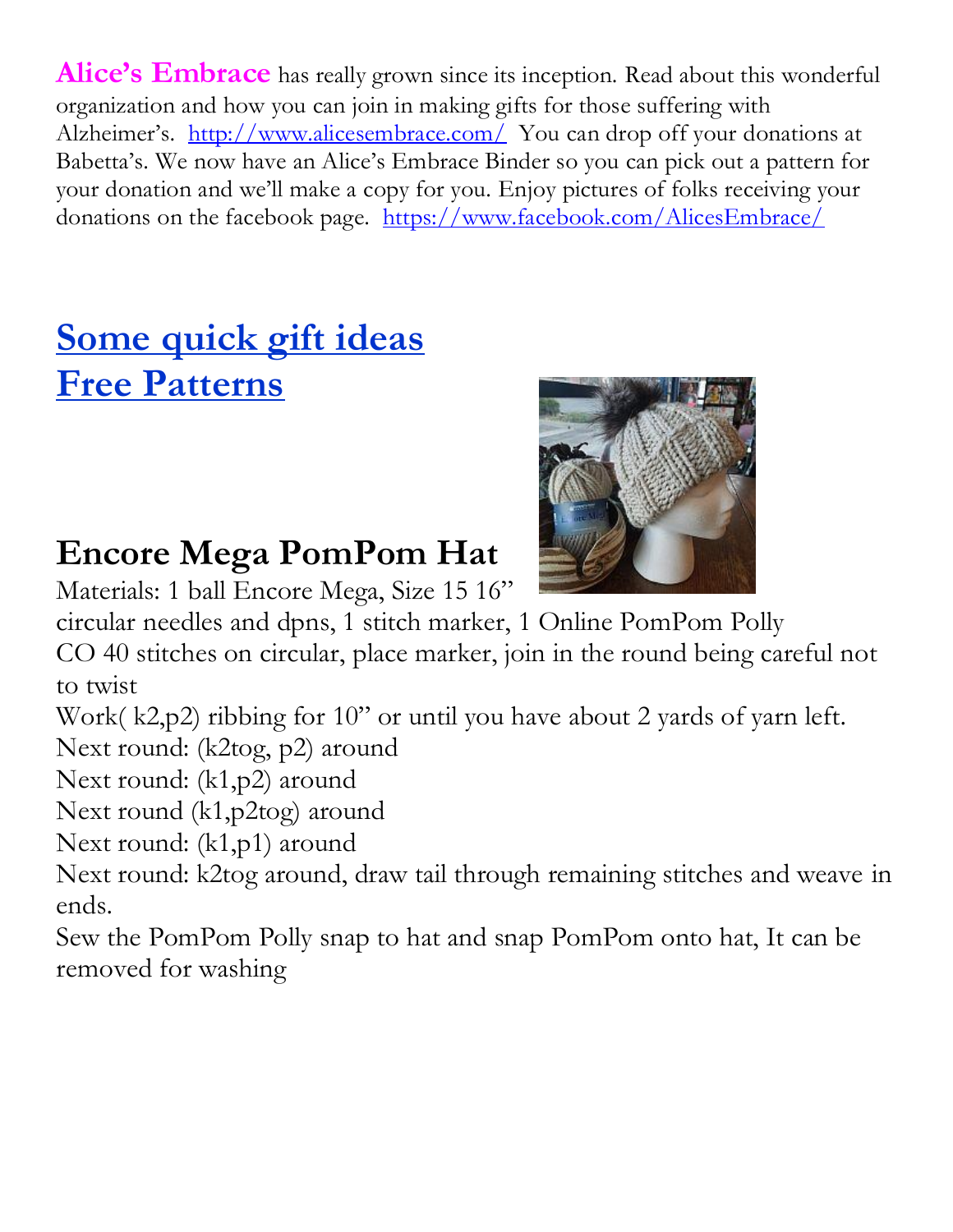# **Artisan Slip Stitch Scarf**

Materials: 1 skein each of 2 colors A & B

of Berroco Artisan ( contrasting or different

values of a color are most effective ),

Size 8 needles

Stitch dictionary:  $k = \text{knit}$ ,  $sl = \text{slip}$  stitch as if to purl, wyif  $=$  with yarn in front, wyib  $=$  with yarn in back.

Cast on 31 stitches with color A. Knit 2 rows

- Row 1 With color B k  $3$ <sup>\*</sup>sl 1 wyib, k  $3$ <sup>\*</sup> repeat from <sup>\*</sup>to <sup>\*</sup> across.
- Row 2 With color B k  $3 *$  sl 1 wyif, k  $3 *$  repeat from  $*$  to  $*$  across.
- Row 3 With color A k 1  $*$  sl 1 wyib, k 3 $*$  repeat from  $*$  to  $*$  to last 2 stitches, sl 1 wyib, k1.
- Row 4 With color A k1  $*$ sl 1 wyif, k 3<sup>\*</sup> repeat from  $*$  to  $*$  to last 2 stitches, sl 1 wyif, k1.

Repeat these 4 rows until you have a few yards of color A left and end on Row 2 of pattern. Knit 2 rows with color A and bind off. Don't forget to block this beautiful scarf for the best effect of your slip stitch technique.

**Seasons Moebius Caplet** 

**Materials: 2 skeins Ella Rae Seasons (I only used half of the 2nd skein), size 11 needles, yarn needle.**

**Cast on 45 stitches and knit all rows for 36", bind off.**

**Sew ends together after twisting 180 first. Can be worn as a cowl or pulled down over the shoulders as a caplet.**